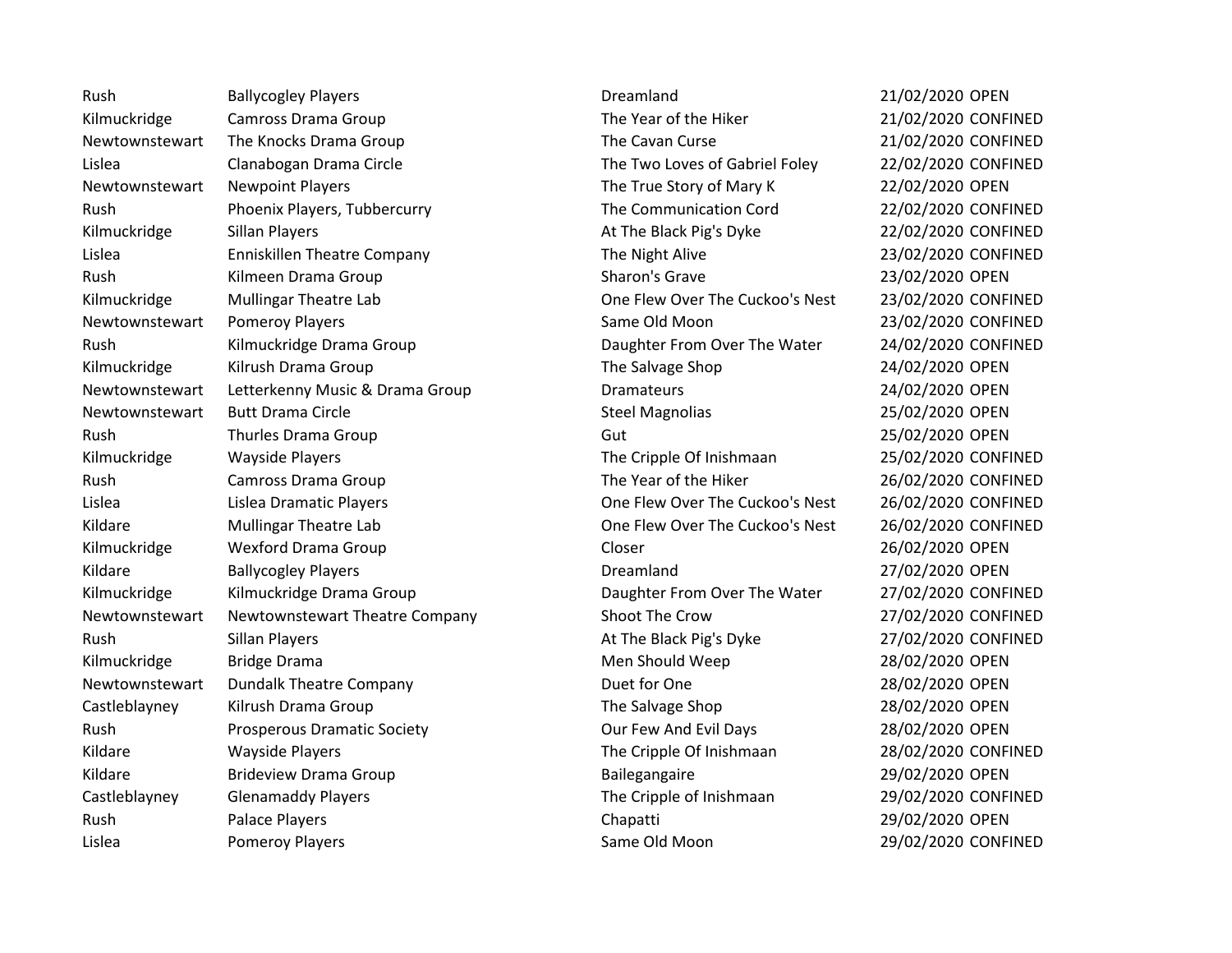Kilmuckridge Prosperous Dramatic Society **Channel Cour Few And Evil Days** 29/02/2020 OPEN Newtownstewart Sillan Players **At The Black Pig's Dyke** 29/02/2020 CONFINED Castleblayney Dalkey Players Eurydice 01/03/2020 OPEN Lislea Duleek Drama Players The Blacksmith 01/03/2020 CONFINED Kildare **Suite Duleek Drama Players Network Confined Access 12 and 2010 The Blacksmith 12000 CONFINED 12/03/2020 CONFINED** Castleblayney Newtownstewart Theatre Company Shoot The Crow 02/03/2020 CONFINED Kildare Marraghmore Drama Group - Non Competitive I'm The One For You 03/03/2020 0 Castleblayney Sillan Players Sullan Players At The Black Pig's Dyke 03/03/2020 CONFINED Castleblayney Letterkenny Music & Drama Group Dramateurs 04/03/2020 OPEN Kildare Shoestring Theatre Company Cyprus Avenue Company Constants Avenue 64/03/2020 OPEN Lislea Sillan Players At The Black Pig's Dyke 04/03/2020 CONFINED Castleblayney Butt Drama Circle Castleblayney Butt Drama Circle Steel Magnolias Castleblayney 05/03/2020 OPEN South Leinster Kilmuckridge Drama Group Commence Counter Caughter From Over The Water Commence CONFINED West Waterford Kilworth Dramatic Society **The Quiet Moment** 05/03/2020 CONFINED Kildare Tinahely Variety Group The Channel Studies of the Paycock and The Paycock 05/03/2020 CONFINED Ballinamore Calkey Players Controller Eurydice Callinamore Dalkey Players Controller Eurydice Controller Ballinamore Kildare **Dundalk Theatre Company Company** Duet for One 06/03/2020 OPEN West Waterford Kilrush Drama Group Number 2012 12:00 Number 2014 The Salvage Shop 06/03/2020 OPEN Enniskillen Lislea Dramatic Players One Flew Over The Cuckoo's Nest 06/03/2020 CONFINED Mountmellick Mullingar Theatre Lab **One Flew Over The Cuckoo's Nest** 06/03/2020 CONFINED Roscommon Phoenix Players, Tubbercurry The Communication Cord 06/03/2020 CONFINED North Cork Skibbereen Theatre Society Steel Magnolias Steel Magnolias 06/03/2020 CONFINED Western St. Dympana's drama Group Dromore The Beauty Queen of Leenane 06/03/2020 CONFINED Castleblayney Thurles Drama Group Gut Gut Castleblayney Gut 06/03/2020 OPEN Kerry **Tinahely Variety Group Contained And The Paycock** 196/03/2020 CONFINED Wexford Wayside Players The Cripple Of Inishmaan 06/03/2020 CONFINED South Leinster Controller Wexford Drama Group Controller Closer Closer Controller Closer Controller Controller Ballinamore Ballycogley Players Channel Ballinamore Ballinamore Ballycogley Players Channel Dreamland Dreamland Western Brideview Drama Group Bailegangaire Bailegangaire 07/03/2020 OPEN North Cork and Bridge Drama and the Core of the Men Should Weep 07/03/2020 OPEN Wexford Camross Drama Group Camross Drama Group Content Content Content Content Content Content Content Or Mexico Roscommon Dalkey Players Controller Eurydice Controller Eurydice Controller Controller Dalkey Players Controller Lislea Glenamaddy Players The Cripple of Inishmaan 07/03/2020 CONFINED South Leinster linsight Theatre Group Alone It Stands Alone It Stands 67/03/2020 OPEN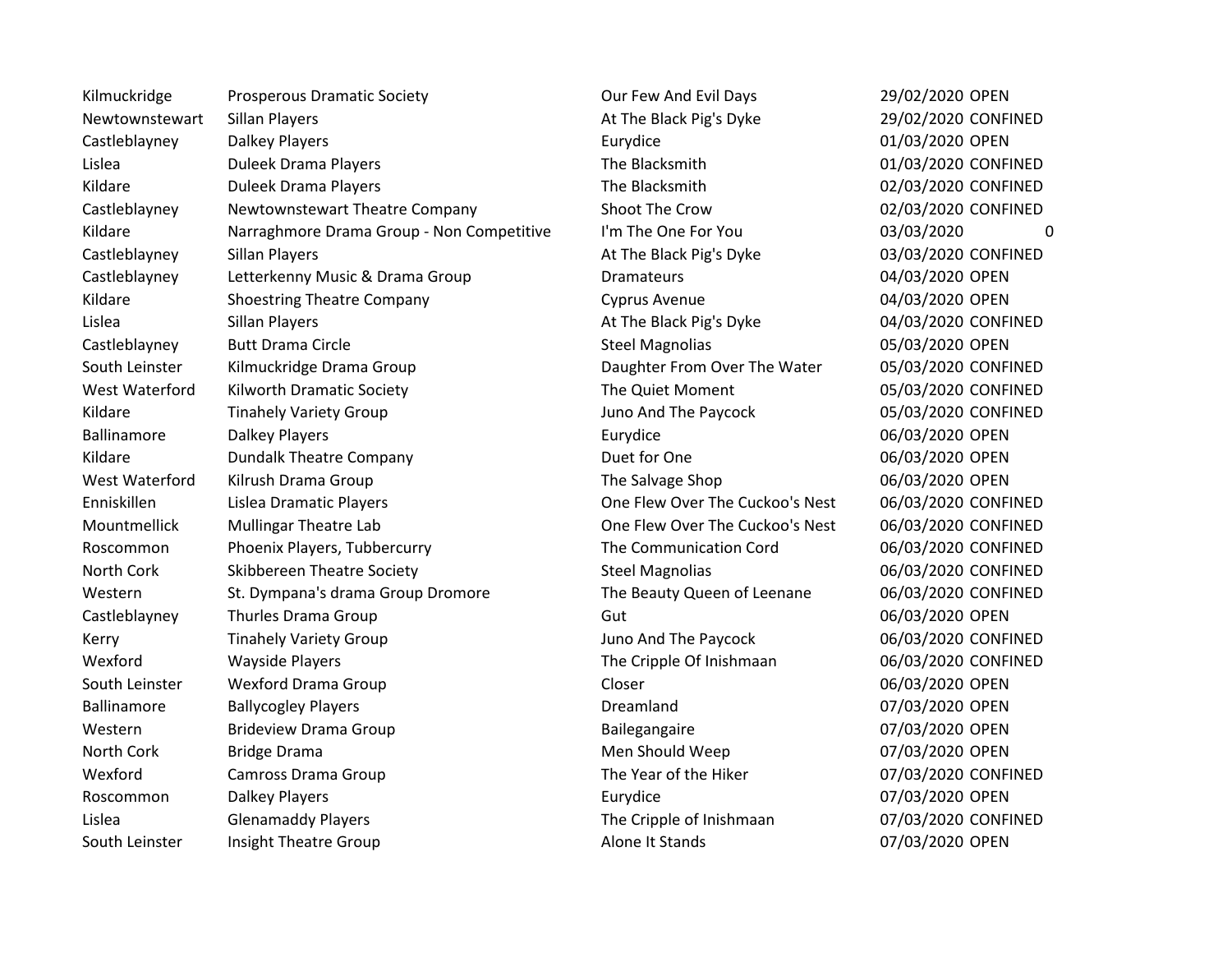Kiltyclogher Letterkenny Music & Drama Group Dramateurs Dramateurs 07/03/2020 OPEN Mountmellick Palace Players Chapatti Chapatti Chapatti Chapatti 07/03/2020 OPEN Castleblayney Prosperous Dramatic Society Castleblayney Our Few And Evil Days 07/03/2020 OPEN Kerry **Shoestring Theatre Company Cyprus Avenue** Company Cyprus Avenue 67/03/2020 OPEN West Clare Skibbereen Theatre Society Steel Magnolias Steel Magnolias 67/03/2020 CONFINED Enniskillen Thurles Drama Group Gut Gut Gut Controlled the Controller of Controller Controller Controller Controller West Clare Corofin Dramatic Society Coronal Coronal Skirmishes Clare Coronal DV 08/03/2020 OPEN Roscommon Glenamaddy Players Channel Content The Cripple of Inishmaan 08/03/2020 CONFINED Mountmellick Insight Theatre Group Alone It Stands Alone It Stands 08/03/2020 OPEN West Waterford Kilmeen Drama Group Sharon's Grave Sharon's Grave COS/03/2020 OPEN North Cork Kilrush Drama Group North Cork The Salvage Shop 08/03/2020 OPEN Western Chatterkenny Music & Drama Group Dramateurs Dramateurs 08/03/2020 OPEN Enniskillen Phoenix Players, Tubbercurry The Communication Cord 08/03/2020 CONFINED Ballinamore Sillan Players Sillan Sulfayers At The Black Pig's Dyke 08/03/2020 CONFINED Kiltyclogher The Knocks Drama Group The Cavan Curse The Cavan Curse 08/03/2020 CONFINED Kerry **Mayside Players** The Cripple Of Inishmaan 18/03/2020 CONFINED CONFINED Wexford Closer Controller Wexford Drama Group Closer Closer Closer Controller Closer Closer Closer Closer Closer Kiltyclogher Butt Drama Circle Steel Magnolias Steel Magnolias 69/03/2020 OPEN South Leinster Camross Drama Group The Year of the Hiker 09/03/2020 CONFINED Western Clann Machua Sive 09/03/2020 CONFINED Mountmellick Duleek Drama Players **Notable 2018** The Blacksmith 1999/03/2020 CONFINED Ballinamore Enniskillen Theatre Company The Night Alive 199/03/2020 CONFINED Wexford Kilmuckridge Drama Group **Connect Access Caughter Crom Over The Water** 09/03/2020 CONFINED Kerry **Kilworth Dramatic Society** Connect Connect The Quiet Moment **1999/03/2020 CONFINED** West Waterford and Palace Players Chapatti Chapatti Chapatti Chapatti Chapatti Chapatti Development Chapatti Chapatti Development Chapatti Chapatti Chapatti Chapatti Chapatti Chapatti Chapatti Chapatti Chapatti Chapatti Ch Roscommon Ray Leonard Players **Beyond Therapy** Beyond Therapy 69/03/2020 CONFINED North Cork Shoestring Theatre Company Cyprus Avenue Company Constants Company Constants (09/03/2020 OPEN West Clare Sliabh Aughty Drama Group The Outgoing Tide 09/03/2020 CONFINED Enniskillen The Knocks Drama Group The Cavan Curse 09/03/2020 CONFINED Kerry **Brideview Drama Group Community Bailegangaire** 10/03/2020 OPEN South Leinster Bridge Drama New York 10/03/2020 OPEN Roscommon Corofin Dramatic Society Coronal Skirmishes Skirmishes 10/03/2020 OPEN Kiltyclogher Enniskillen Theatre Company Ennishillen The Night Alive 10/03/2020 CONFINED

West Waterford Kilmuckridge Drama Group **Daughter From Over The Water** 07/03/2020 CONFINED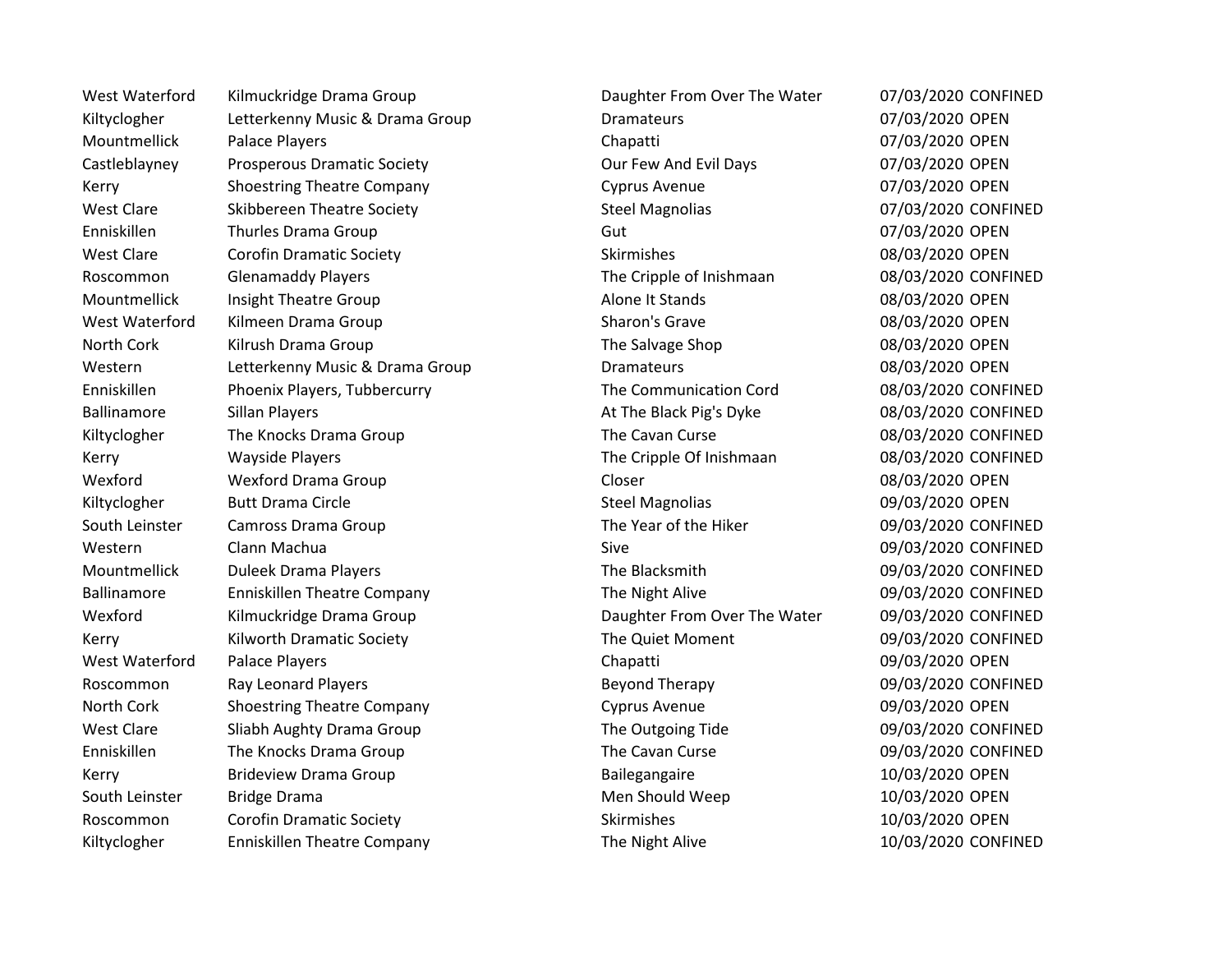Wexford Kilrush Drama Group Number 2012 Control The Salvage Shop 10/03/2020 OPEN Enniskillen Newpoint Players Newton Christian Muslim The True Story of Mary K 10/03/2020 OPEN Western Mewtownstewart Theatre Company Shoot The Crow 10/03/2020 CONFINED West Clare Cakhill Players Controller Sive Sive Sive Simps 2007/03/2020 CONFINED North Cork Ray Leonard Players **Ray Leonard Players** Beyond Therapy 10/03/2020 CONFINED West Waterford Skibbereen Theatre Society Steel Magnolias Steel Magnolias 10/03/2020 CONFINED Ballinamore The Knocks Drama Group The Cavan Curse The Cavan Curse 10/03/2020 CONFINED Portadown Theatre 3 Newtownabbey **Agnes of God** 10/03/2020 OPEN Mountmellick Wexford Drama Group Contraction Closer Closer 2003/2020 OPEN Wexford Ballycogley Players and the Dreamland Dreamland 11/03/2020 OPEN South Leinster Bunclody/Kilmyshall Drama Group The Good Father 11/03/2020 OPEN Ballinamore Butt Drama Circle **Steel Magnolias** Steel Magnolias 11/03/2020 OPEN Mountmellick Clann Machua Sive Sive 11/03/2020 CONFINED Enniskillen Enniskillen Theatre Company The Night Alive 11/03/2020 CONFINED West Clare Kilworth Dramatic Society **The Quiet Moment** 11/03/2020 CONFINED Roscommon Mullingar Theatre Lab **One Flew Over The Cuckoo's Nest** 11/03/2020 CONFINED Portadown Newtownstewart Theatre Company Shoot The Crow 11/03/2020 CONFINED Western Phoenix Players, Tubbercurry The Communication Cord 11/03/2020 CONFINED West Waterford Shoestring Theatre Company Cyprus Avenue 11/03/2020 OPEN Kerry Sliabh Aughty Drama Group The Outgoing Tide 11/03/2020 CONFINED Kiltyclogher St. Dympana's drama Group Dromore The Beauty Queen of Leenane 11/03/2020 CONFINED New Ross Tinahely Variety Group The Paycock 11/03/2020 CONFINED Wexford Bridge Drama Bridge Drama Men Should Weep 12/03/2020 OPEN Enniskillen Butt Drama Circle Steel Magnolias 12/03/2020 OPEN New Ross Camross Drama Group Computer Computer The Year of the Hiker 12/03/2020 CONFINED Claremorris Clann Machua Sive 12/03/2020 CONFINED West Clare Cooraclare Drama Group The Two Loves of Gabriel Foley 12/03/2020 CONFINED Kerry **Corofin Dramatic Society** Corofin Dramatic Society Skirmishes Skirmishes 12/03/2020 OPEN Mountmellick Dalkey Players and the Communication of Eurydice 12/03/2020 OPEN Shercock Duleek Drama Players Controller Chemical Chemical Chemical International Chemical Duleek Drama Players North Cork **Dundalk Theatre Company Company** Duet for One 12/03/2020 OPEN Kiltyclogher Mewtownstewart Theatre Company Shoot The Crow 12/03/2020 CONFINED Ballinamore Phoenix Players, Tubbercurry The Communication Cord 12/03/2020 CONFINED Western Ray Leonard Players **Beyond Therapy 12/03/2020 CONFINED**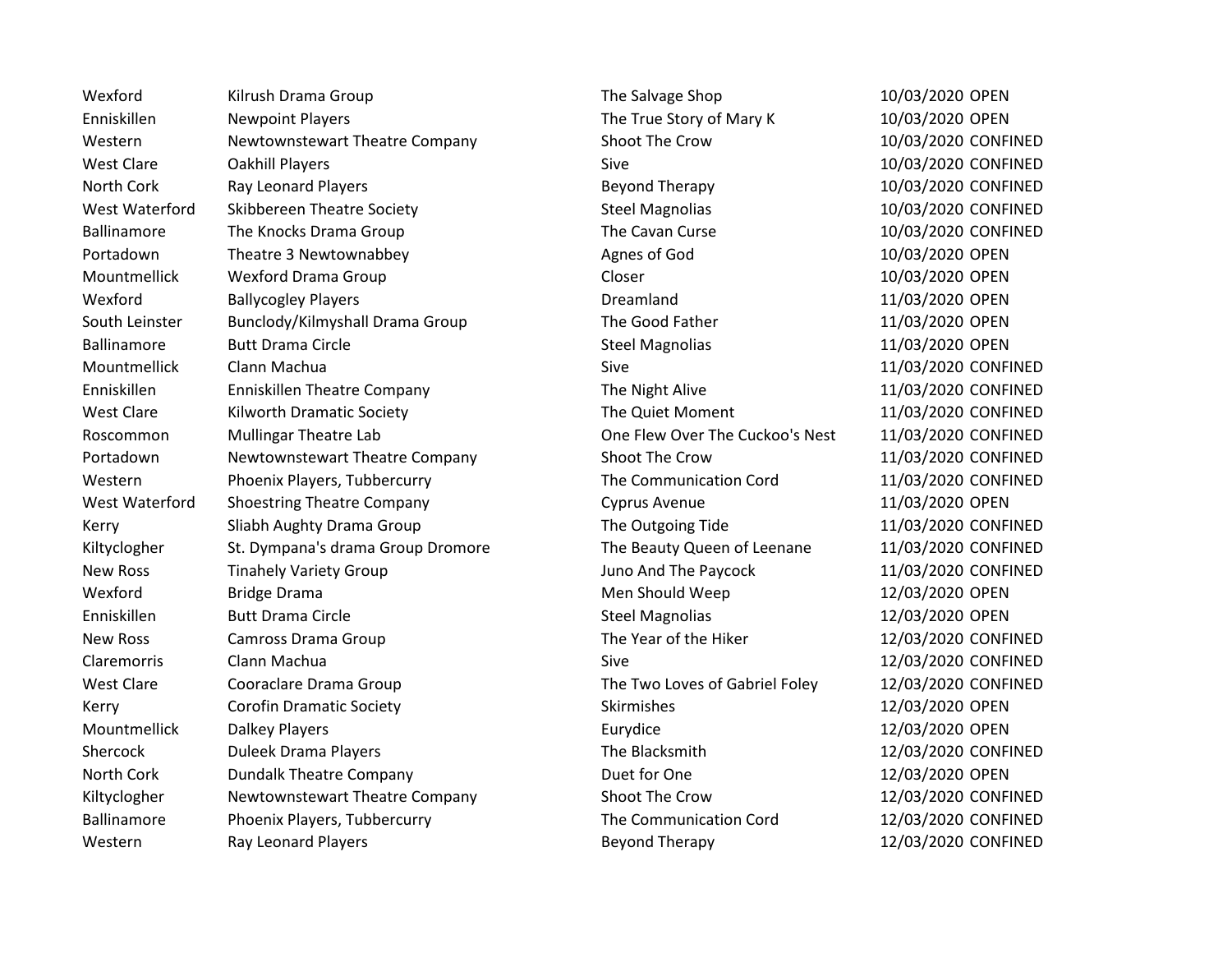Portadown Slemish Players Supers The Cripple Of Inishmaan 12/03/2020 OPEN Roscommon The Knocks Drama Group The Cavan Curse 12/03/2020 CONFINED South Leinster Tinahely Variety Group The Channel Country Countries and The Paycock 12/03/2020 CONFINED West Waterford a Wexford Drama Group Contraction Closer Closer Contraction Closer 22/03/2020 OPEN Strabane Bart Players **Bart Players** A Bunch of Amateurs 13/03/2020 OPEN West Waterford Brideview Drama Group **Bailegangaire** 13/03/2020 OPEN Roscommon Bunclody/Kilmyshall Drama Group The Good Father 13/03/2020 OPEN Claremorris Corofin Dramatic Society Claremorris Corofin Dramatic Society Claremorris Corofin Dramatic Society Kiltyclogher Dalkey Players Eurydice 13/03/2020 OPEN Rathangan Duleek Drama Players **The Blacksmith** 13/03/2020 CONFINED West Cork **Dundalk Theatre Company Company** Duet for One 13/03/2020 OPEN Mountmellick Glenamaddy Players The Cripple of Inishmaan 13/03/2020 CONFINED Portadown Hollywood Players The Control of Absent Friends 13/03/2020 OPEN Shercock Lislea Dramatic Players One Flew Over The Cuckoo's Nest 13/03/2020 CONFINED Kerry **Research Palace Players** Chapatti Chapatti 13/03/2020 OPEN Enniskillen Prosperous Dramatic Society Our Few And Evil Days 13/03/2020 OPEN West Clare Ray Leonard Players Note to the Revond Therapy 13/03/2020 CONFINED New Ross Shoestring Theatre Company Cyprus Avenue 13/03/2020 OPEN North Cork Sliabh Aughty Drama Group The Outgoing Tide 13/03/2020 CONFINED Western The Knocks Drama Group The Cavan Curse The Cavan Curse 13/03/2020 CONFINED Claregalway Thurles Drama Group Claregalway 13/03/2020 OPEN Wexford Tinahely Variety Group The Paycock 13/03/2020 CONFINED South Leinster Wayside Players National Communication of the Cripple Of Inishmaan 13/03/2020 CONFINED Ballinamore Closer Closer 13/03/2020 OPEN Rathangan Brideview Drama Group Bailegangaire Bailegangaire 14/03/2020 OPEN West Cork and Bridge Drama Men Should Weep 14/03/2020 OPEN Portadown Bunclody/Kilmyshall Drama Group The Good Father 14/03/2020 OPEN West Clare Clann Machua Number 2008 14/03/2020 CONFINED West Waterford bundalk Theatre Company Company Duet for One 14/03/2020 OPEN Enniskillen Hollywood Players and Absent Friends 14/03/2020 OPEN Claremorris and Insight Theatre Group and Alone It Stands Alone It Stands 14/03/2020 OPEN North Cork Kilmeen Drama Group Sharon's Grave Sharon's Grave 14/03/2020 OPEN Shercock Kilmuckridge Drama Group Daughter From Over The Water 14/03/2020 CONFINED South Leinster Kilrush Drama Group National Communication of the Salvage Shop 14/03/2020 OPEN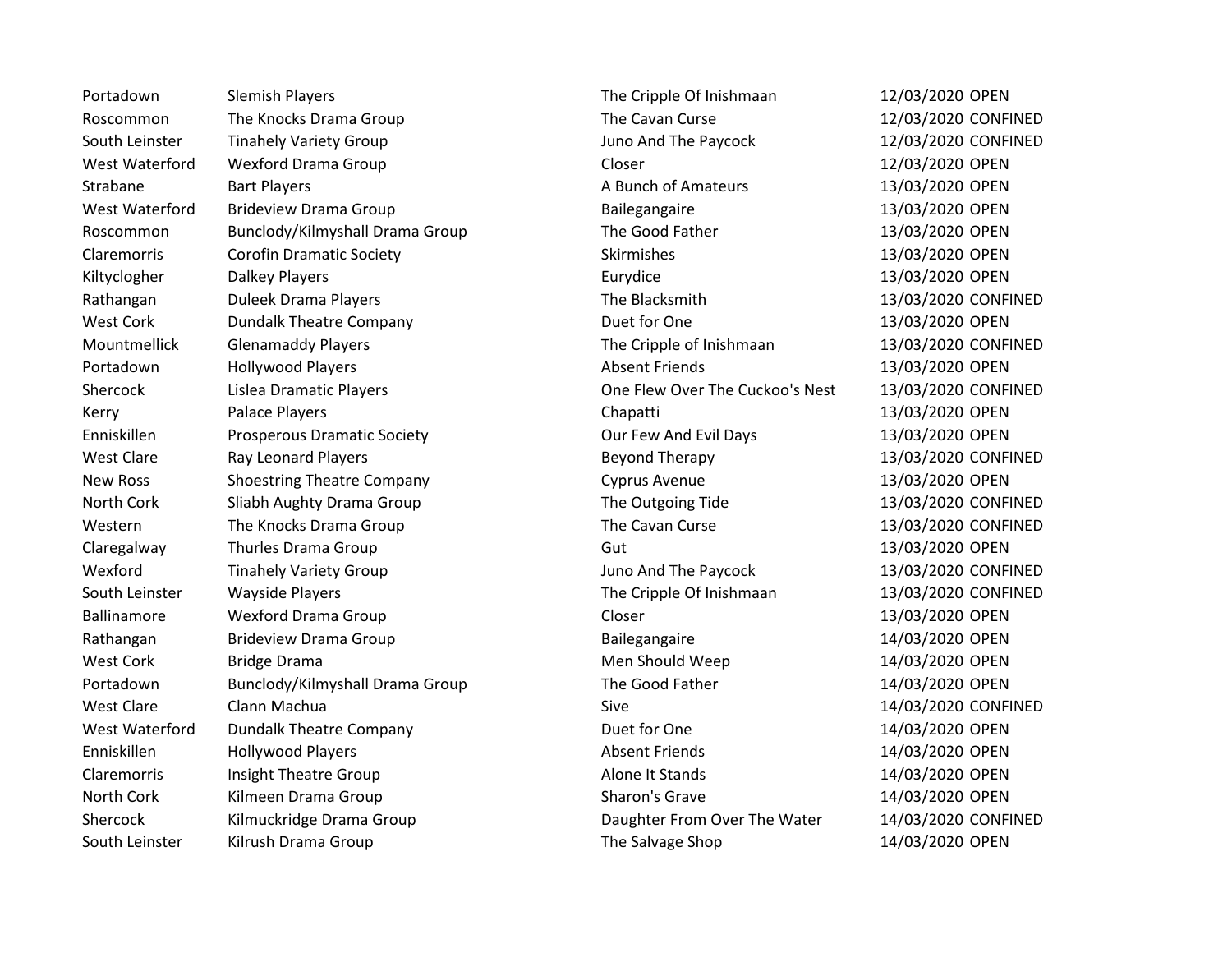Kiltyclogher Mullingar Theatre Lab One Flew Over The Cuckoo's Nest 14/03/2020 CONFINED Claregalway Palace Players Chapatti 14/03/2020 OPEN Western Prosperous Dramatic Society Communic Cour Few And Evil Days 14/03/2020 OPEN New Ross Skibbereen Theatre Society Steel Magnolias Steel Magnolias 14/03/2020 CONFINED Strabane Theatre 3 Newtownabbey **Agnes of God** 14/03/2020 OPEN Roscommon Thurles Drama Group Gut Gut Gut 14/03/2020 OPEN Rathangan Camross Drama Group Camross Drama Group Content Content Content Content Content Content Content Conte Claregalway Corofin Dramatic Society Coronal Skirmishes 15/03/2020 OPEN Shercock Glenamaddy Players Channel Controller The Cripple of Inishmaan 15/03/2020 CONFINED West Clare Kilmeen Drama Group Sharon's Grave 15/03/2020 OPEN Claremorris Sliabh Aughty Drama Group The Outgoing Tide 15/03/2020 CONFINED Strabane The Knocks Drama Group The Cavan Curse The Cavan Curse 15/03/2020 CONFINED West Cork Wayside Players The Cripple Of Inishmaan 15/03/2020 CONFINED Shercock Ballycogley Players and the Dreamland Dreamland 16/03/2020 OPEN Claremorris Glenamaddy Players The Cripple of Inishmaan 16/03/2020 CONFINED Bangor Hollywood Players Absent Friends 16/03/2020 OPEN Claregalway Letterkenny Music & Drama Group Dramateurs 16/03/2020 OPEN West Cork **Palace Players** Chapatti **Chapatti** 16/03/2020 OPEN Strabane 2015 Pomeroy Players Pomerov Players Controlled Moon 2016 Moon 2016/03/2020 CONFINED Portadown Rosemary Drama Group These Shining Lives 16/03/2020 OPEN Newtownabbey The Clarence Players **Painting Churches** Painting Churches 16/03/2020 OPEN West Clare Thurles Drama Group Clare Control Control Cut Clare 16/03/2020 OPEN Rathangan Tinahely Variety Group The Paycock 16/03/2020 CONFINED New Ross Wexford Drama Group Closer 16/03/2020 OPEN Newtownabbey Ballymoney Literary & Debating Society Laying The Ghost 17/03/2020 OPEN Shercock Bridge Drama and Bridge Drama and Britain Britain Men Should Weep 17/03/2020 OPEN Strabane Enniskillen Theatre Company Ennishillen Theatre Company The Night Alive 17/03/2020 CONFINED Claregalway Glenamaddy Players The Cripple of Inishmaan 17/03/2020 CONFINED Bangor **Newpoint Players** Newtoint Players Number 2014 17 Newton 2016 10:00 The True Story of Mary K 17/03/2020 OPEN Claremorris Phoenix Players, Tubbercurry The Communication Cord 17/03/2020 CONFINED Rathangan Prosperous Dramatic Society **Dramatic Society** Our Few And Evil Days 17/03/2020 OPEN West Cork Sliabh Aughty Drama Group The Outgoing Tide 17/03/2020 CONFINED Portadown The Clarence Players **Painting Churches** Painting Churches 17/03/2020 OPEN Claremorris Butt Drama Circle **Steel Magnolias** Steel Magnolias 18/03/2020 OPEN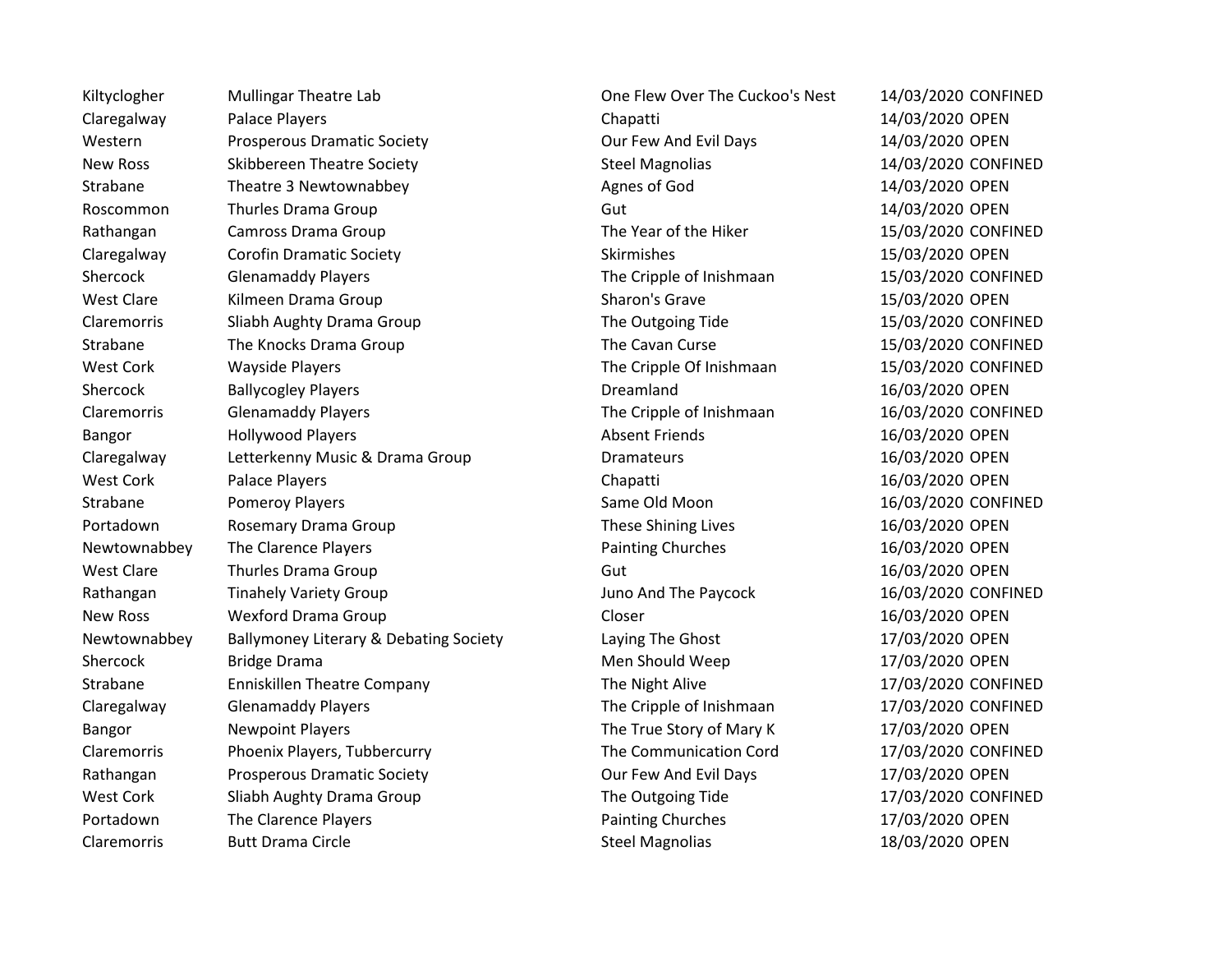New Ross Kilrush Drama Group New York Calvage Shop The Salvage Shop 18/03/2020 OPEN Rathangan Mullingar Theatre Lab **One Flew Over The Cuckoo's Nest** 18/03/2020 CONFINED Strabane Mewtownstewart Theatre Company Shoot The Crow 18/03/2020 CONFINED Claregalway Ray Leonard Players Beyond Therapy 18/03/2020 CONFINED West Cork Skibbereen Theatre Society Steel Magnolias Steel Magnolias 18/03/2020 CONFINED Bangor The Clarence Players **Painting Churches** Painting Churches 18/03/2020 OPEN Newtownabbey Theatre 3 Newtownabbey **Agnes of God** 18/03/2020 OPEN New Ross Ballycogley Players **Ballycogley Players** Communication of the Dreamland 19/03/2020 OPEN Shercock Bunclody/Kilmyshall Drama Group The Good Father 19/03/2020 OPEN Claregalway Clann Machua Clann Clann Claregalway Claregalway Claregalway Claregalway Clann Machua Sive 19/03/2020 CONFINED Claremorris Dalkey Players Eurydice 19/03/2020 OPEN Rathangan Insight Theatre Group and Alone It Stands 19/03/2020 OPEN Clare The Quiet Moment Content of the Cuiet Moment 2016/03/2020 CONFINED Portadown Lislea Dramatic Players Connect Cone Clear One Flew Over The Cuckoo's Nest 19/03/2020 CONFINED Strabane Phoenix Players, Portadown Translations Translations 19/03/2020 OPEN Newtownabbey Rosemary Drama Group These Shining Lives 19/03/2020 OPEN West Cork Shoestring Theatre Company Cyprus Avenue 19/03/2020 OPEN Bangor Theatre 3 Newtownabbey **Agnes of God** 19/03/2020 OPEN Newtownabbey Bart Players Manuscription Communication A Bunch of Amateurs 20/03/2020 OPEN Claremorris Bunclody/Kilmyshall Drama Group The Good Father 20/03/2020 OPEN Tipperary Camross Drama Group The Year of the Hiker 20/03/2020 CONFINED Mid Ulster Clanabogan Drama Circle The Two Loves of Gabriel Foley 20/03/2020 CONFINED Glenamaddy Corofin Dramatic Society Corofin Dramatic Society Skirmishes 20/03/2020 OPEN Shercock and Insight Theatre Group and Alone It Stands 20/03/2020 OPEN West Cork Kilmeen Drama Group Sharon's Grave Sharon's Grave 20/03/2020 OPEN Strabane Letterkenny Music & Drama Group Dramateurs Dramateurs 20/03/2020 OPEN New Ross Mullingar Theatre Lab One Flew Over The Cuckoo's Nest 20/03/2020 CONFINED Portadown Phoenix Players, Portadown Translations 20/03/2020 OPEN Clare Ray Leonard Players Beyond Therapy 20/03/2020 CONFINED Bangor **Rosemary Drama Group 19th** Rosemary Drama Group 19th Rose Shining Lives 20/03/2020 OPEN Claregalway Sliabh Aughty Drama Group The Outgoing Tide 20/03/2020 CONFINED Rathangan Thurles Drama Group Gut Cutting Gut 20/03/2020 OPEN South Wicklow Wayside Players The Cripple Of Inishmaan 20/03/2020 CONFINED

Portadown Enniskillen Theatre Company Ennishillen The Night Alive 18/03/2020 CONFINED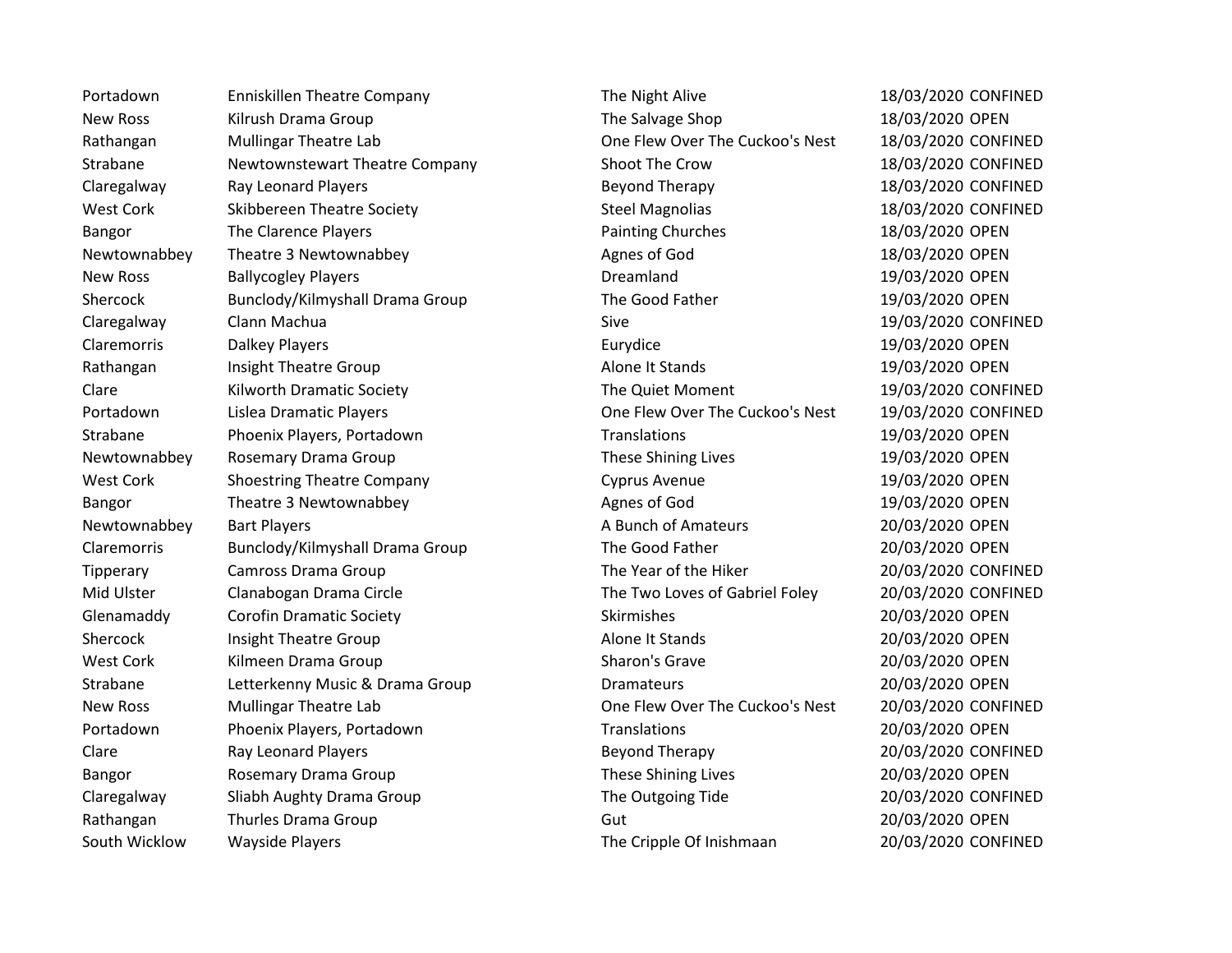South Wicklow Ballycogley Players **Dreamland** Dreamland 21/03/2020 OPEN West Cork Brideview Drama Group Bailegangaire Bailegangaire 21/03/2020 OPEN Claregalway Bridge Drama Bridge Drama Men Should Weep 21/03/2020 OPEN Bangor Dundalk Theatre Company Duet for One 21/03/2020 OPEN Newtownabbey Hollywood Players Noting the Absent Friends 21/03/2020 OPEN Tipperary Kilmuckridge Drama Group Daughter From Over The Water 21/03/2020 CONFINED Mid Ulster Calculater Letterkenny Music & Drama Group Communications Contained Music & Dramateurs 21/03/2020 OPEN Glenamaddy Lislea Dramatic Players Canadia Cheese Cheese One Flew Over The Cuckoo's Nest 21/03/2020 CONFINED Claremorris Palace Players Chapatti 21/03/2020 OPEN Cavan Phoenix Players, Tubbercurry The Communication Cord 21/03/2020 CONFINED Clare Skibbereen Theatre Society Steel Magnolias Steel Magnolias 21/03/2020 CONFINED Strabane Wexford Drama Group Closer 21/03/2020 OPEN Tipperary Ballycogley Players Dreamland 22/03/2020 OPEN Glenamaddy Butt Drama Circle **Steel Magnolias** Steel Magnolias 22/03/2020 OPEN South Wicklow Camross Drama Group Camross Drama Group Content Content Content The Year of the Hiker 22/03/2020 CONFINED Cavan Dundalk Theatre Company Duet for One 22/03/2020 OPEN Mid Ulster Theatre Company The Night Alive 22/03/2020 CONFINED West Cork Kilworth Dramatic Society Net Content The Quiet Moment 22/03/2020 CONFINED Clare Contract Thurles Drama Group Contract Contract Clare Contract Clare 22/03/2020 OPEN Glenamaddy Clann Machua Sive 23/03/2020 CONFINED South Wicklow Kilrush Drama Group Number 23/03/2020 OPEN Newry **Newpoint Players News** The True Story of Mary K 23/03/2020 OPEN Cavan Pomeroy Players Same Old Moon 23/03/2020 CONFINED Tipperary Skibbereen Theatre Society Steel Magnolias Steel Magnolias 23/03/2020 CONFINED Clare Sliabh Aughty Drama Group The Outgoing Tide 23/03/2020 CONFINED Mid Ulster The Knocks Drama Group The Cavan Curse 23/03/2020 CONFINED Newry Ballymoney Literary & Debating Society Laying The Ghost 24/03/2020 OPEN Tipperary Brideview Drama Group Bailegangaire Bailegangaire 24/03/2020 OPEN South Wicklow Bunclody/Kilmyshall Drama Group The Good Father 24/03/2020 OPEN Clare Corofin Dramatic Society Corofin Dramatic Society Skirmishes 24/03/2020 OPEN Cavan Cavan Insight Theatre Group Cavan Alone It Stands 24/03/2020 OPEN Glenamaddy Phoenix Players, Tubbercurry The Communication Cord 24/03/2020 CONFINED Mid Ulster Theatre 3 Newtownabbey and the Agnes of God Theatre 24/03/2020 OPEN Mid Ulster The Butt Drama Circle The Steel Magnolias 25/03/2020 OPEN